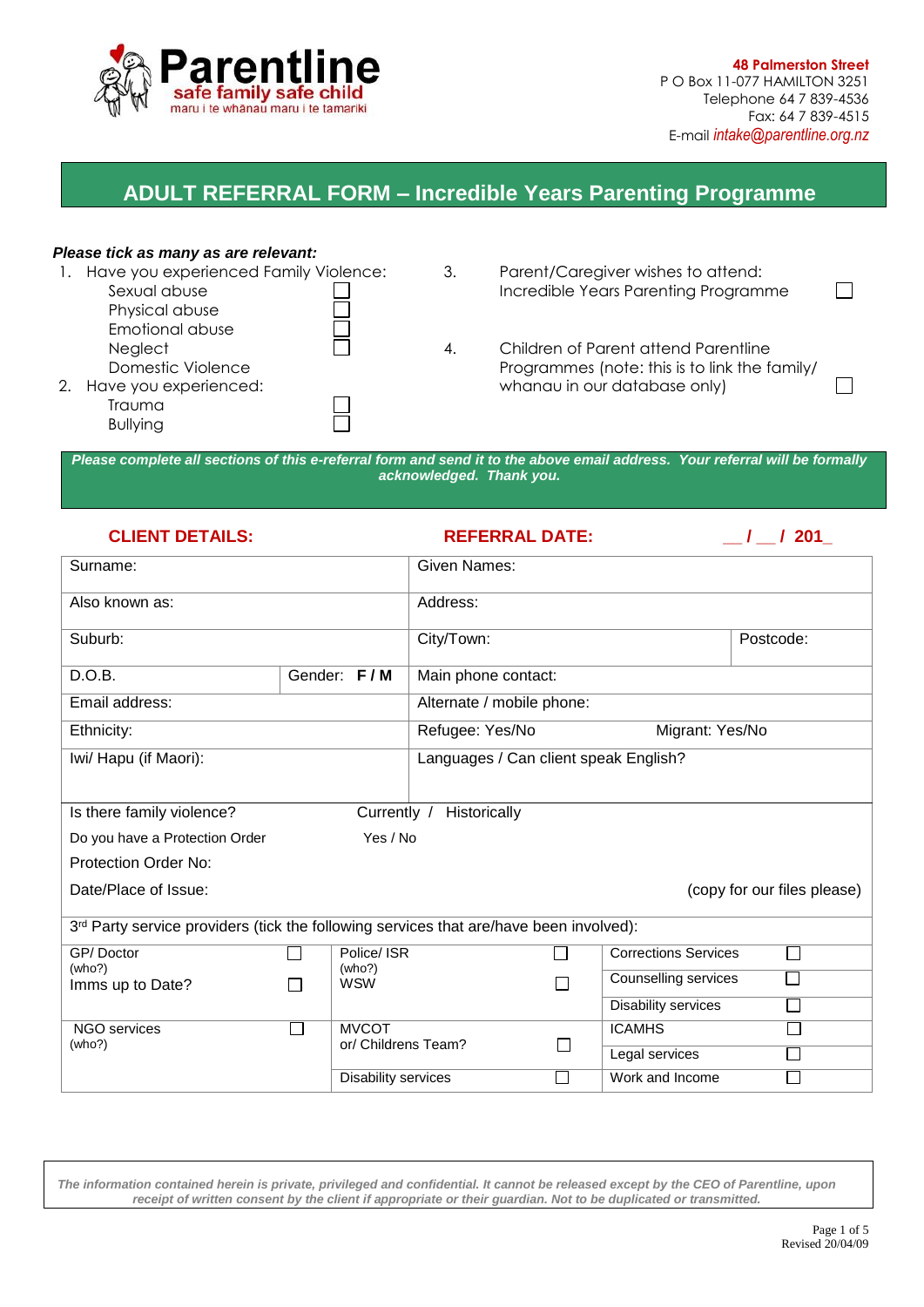

## **List the children living in the household:**

| Main Child to Focus on for the Incredible Years Programme |            |  |                       |  |  |
|-----------------------------------------------------------|------------|--|-----------------------|--|--|
|                                                           | DOB ……………… |  | Male/Female Ethnicity |  |  |
| Reason for Referral/ Why having a focus on that child:    |            |  |                       |  |  |

**Diagnosis (if any).** 

**Other children in the Family with behaviour concerns:**

#### Significant family members living Outside the Home

| Name                |                | Relationship to Client |                  |                    | Date of Birth |  |
|---------------------|----------------|------------------------|------------------|--------------------|---------------|--|
|                     |                |                        |                  |                    |               |  |
|                     |                |                        |                  |                    |               |  |
| Relationship status | $\Box$ Married | $\Box$ Divorced        | $\Box$ Separated | $\square$ De Facto | □ Same Sex    |  |

# **SECONDARY CONTACT PERSON DETAILS**

| Relationship to client: | Guardian:    | Preferred contact: |
|-------------------------|--------------|--------------------|
| Surname:                | Given names: |                    |
| Email:                  | Phone:       |                    |
|                         | Mobile:      |                    |
| Address:                | Suburb:      | Post Code:         |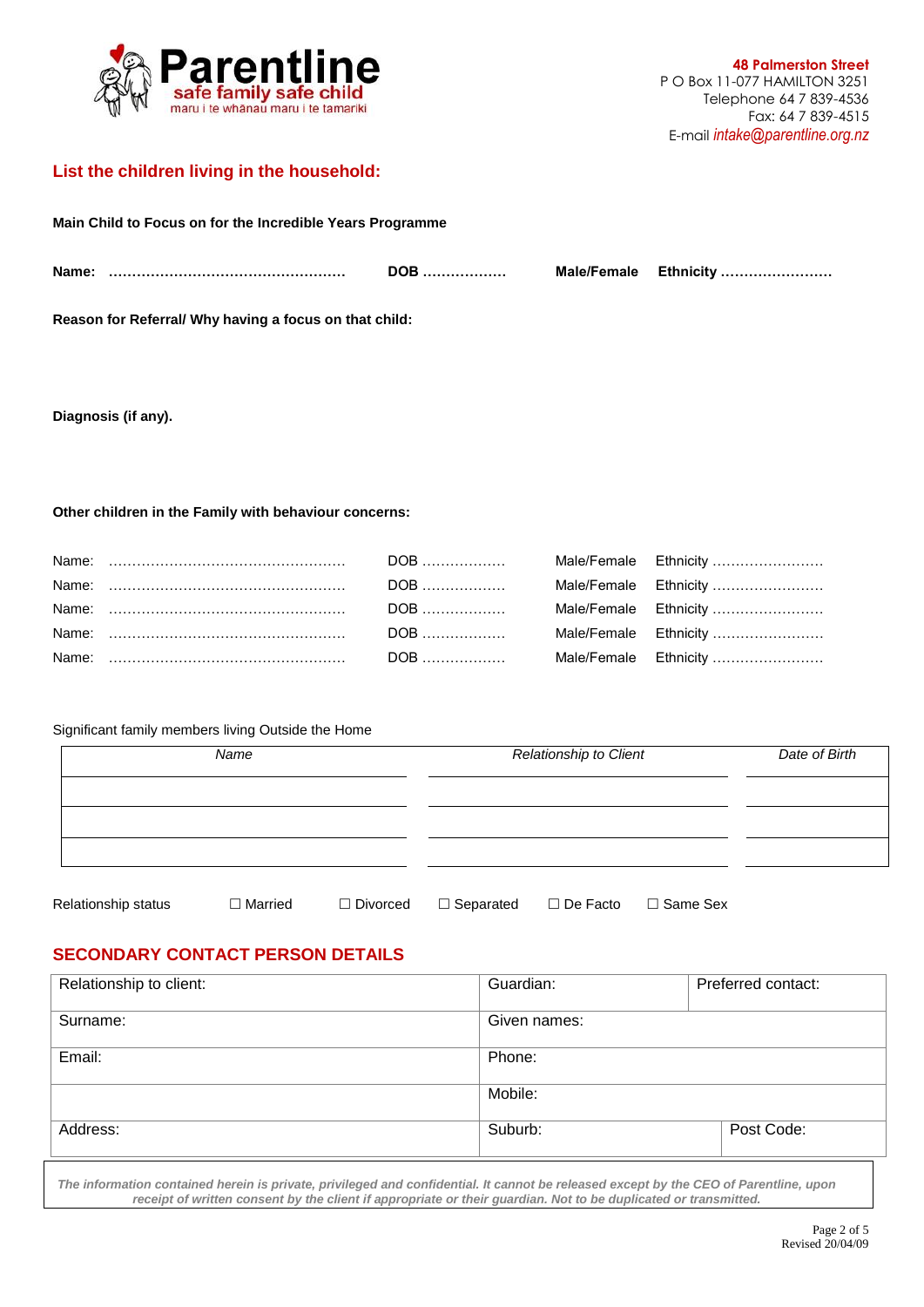

#### **HOW WE CAN WORK WITH YOU?:**

#### **COMMUNICATION PLAN**

Parentline Staff will need to communicate with you and plan for sessions with you. Please let us know times to contact you and how/when you would prefer to be contacted:

| I agree to be contacted by:               | Phone        | Text        | Email $\square$ |
|-------------------------------------------|--------------|-------------|-----------------|
| PHONE:                                    |              |             |                 |
| EMAIL:                                    |              |             |                 |
| The best times to contact me:             | Mon          |             |                 |
|                                           | <b>Tues</b>  |             |                 |
|                                           | Wed          |             |                 |
|                                           | <b>Thurs</b> |             |                 |
|                                           | Fri          |             |                 |
| I am happy to be contacted at my place of | Yes/No       | Work phone: |                 |
| work if you are unable to contact me any  | Circle One   |             |                 |
| other way.                                |              |             |                 |
| Hours of Work                             |              |             |                 |
|                                           |              |             |                 |

#### **REFERRAL DETAILS (IF OTHER THAN SELF-REFERRAL)**

| Referral source:                                                      | Full Name:                                                                                   |
|-----------------------------------------------------------------------|----------------------------------------------------------------------------------------------|
| Address:                                                              | Post Code:<br>Suburb:                                                                        |
| Mode:                                                                 | Phone contact:                                                                               |
| Referrer Role:                                                        | Email address:                                                                               |
| Referrer has discussed referral with $\Box$ client<br>client/guardian | $\mathsf{\color{red}\mathsf{\color{black}}\mathsf{\color{black}}}$ next of kin<br>don't know |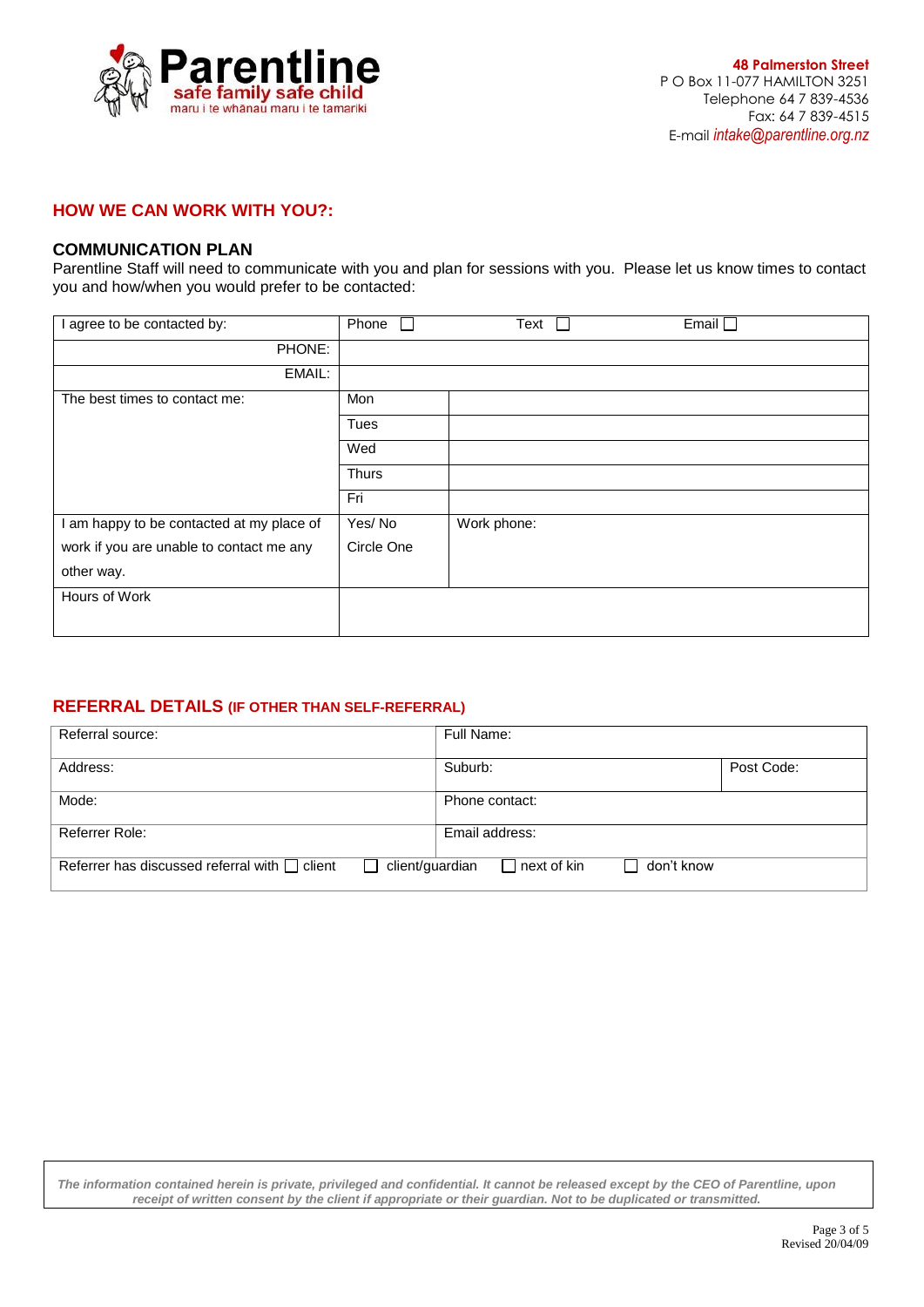

 **48 Palmerston Street** P O Box 11-077 HAMILTON 3251 Telephone 64 7 839-4536 Fax: 64 7 839-4515 E-mail *intake@parentline.org.nz*

# **FAMILY PROTECTIVE FACTORS**



- Good social support network
- □ Accesses community services and resources
- $\Box$  Stable housing
- $\Box$  Stable employment

□ Access to good adult role models  $\Box$  Personal insight into difficulties

Motivated to change

- $\Box$  Secure family history
- □ Working with Childrens Team Lead Professional
- Working with Whanau Support Worker

#### **FAMILY RISK FACTORS**

| Adult relationship difficulties       | $\Box$ Suicidal / self harming behaviours          |
|---------------------------------------|----------------------------------------------------|
| $\Box$ No family support              | $\Box$ Sexual abuse history (parent/family member) |
| $\Box$ Current legal concerns         | □ Socio-economic difficulties                      |
| □ Domestic / Family Violence concerns | $\Box$ Accommodation issues                        |
| $\Box$ Drug and alcohol concerns      | $\Box$ Learning / intellectual difficulties        |
| $\Box$ Grief and loss concerns        | $\Box$ Employment / income concerns                |
| $\Box$ Social isolation / alienation  | $\Box$ Family member in detention                  |
| $\Box$ Personality concerns           | $\Box$ Family member has a disability              |
| $\Box$ Mental Health concerns         | $\Box$ General parenting concerns                  |
|                                       |                                                    |